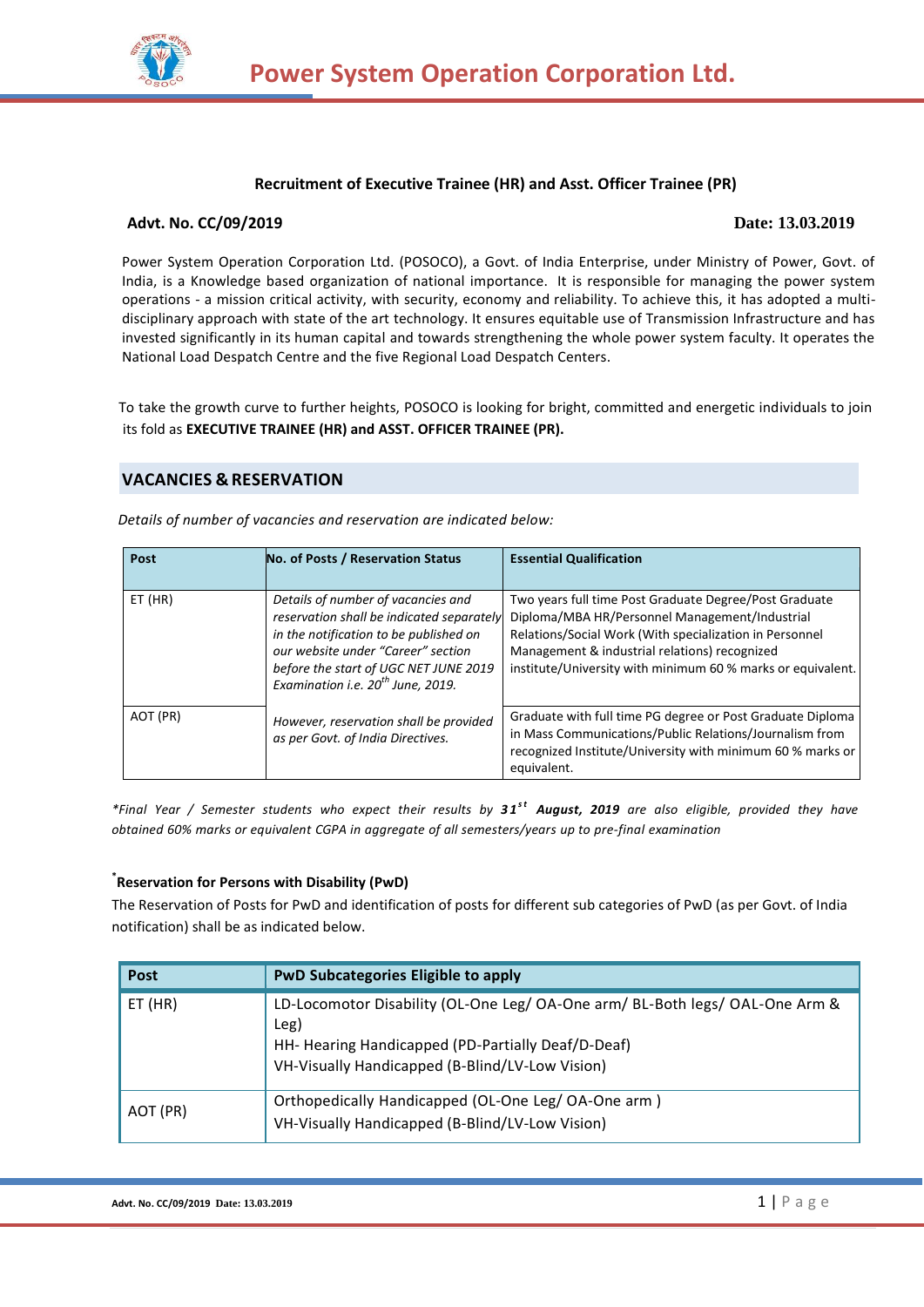

# **ELIGIBILITY CRITERIA**

## a. Criteria in the **UGC NET JUNE 2019**

Interested Candidates are required to appear in the corresponding papers of **UGC NET JUNE 2019** (National Eligibility Test) as shown below and qualify the same. The qualifying marks shall be as per standards set by **UGC NET JUNE 2019** conducting authority **i.e. NTA (National Testing Agency).** For details on NET Registration, Examination, qualifying criteria etc. please visit **UGC NET JUNE 2019** official website i.e. **[www.nta.ac.in](http://www.nta.ac.in/)** and **[www.ntanet.nic.in](http://www.ntanet.nic.in/)**

| Sl. No | <b>Post Name</b> | <b>Corresponding Papers of UGC NET-2018</b>                                                                                       |
|--------|------------------|-----------------------------------------------------------------------------------------------------------------------------------|
|        | ET (HR)          | Welfare/Personnel Management/Industrial relations/Labour &<br>Labour<br>Social welfare/Human Resources management (Paper Code 55) |
|        | AOT (PR)         | Mass communication and Journalism (Paper Code 63)                                                                                 |

## b. Upper Age Limit

28 years as on **31.07.2019** (Candidates should have been born on or after 01.08.1991)

#### c. Essential Qualification

|                                   | ET(HR)                                                                                                                                                                                                                                                                                             | AOT (PR)                                                                                                                                                                                                 |
|-----------------------------------|----------------------------------------------------------------------------------------------------------------------------------------------------------------------------------------------------------------------------------------------------------------------------------------------------|----------------------------------------------------------------------------------------------------------------------------------------------------------------------------------------------------------|
| Essential<br><b>Qualification</b> | Two years full time Post Graduate Degree/Post<br>Graduate Diploma/MBA HR/Personnel<br>Management/Industrial Relations/Social Work<br>(With specialization in Personnel Management &<br>industrial relations) recognized<br>$\left $ institute/University with minimum 60 % marks or<br>equivalent. | Graduate with full time PG degree or Post<br>Graduate Diploma in Mass<br>Communications/Public<br>Relations/Journalism from recognized<br>Institute/University with minimum 60 %<br>marks or equivalent. |

- Final Year / Semester students of academic year 2018-19, who expect their results by 31.08.2019 may also be considered eligible, provided **they obtain minimum 60% marks or equivalent CGPA in aggregate of all semesters/years up to pre-final examination at the time of applying for any of the above posts.** Their candidature shall be provisional and will be considered for appointment in the event of selection, only if they meet all the eligibility criteria specified.
- The percentage of Marks in essential qualification shall be considered without rounding off.
- For instruction on conversion of CGPA into percentage, refer to points 5 and 6 of " [GENERAL INFORMATION AND](#page-7-0)  [INSTRUCTION](#page-7-0)S".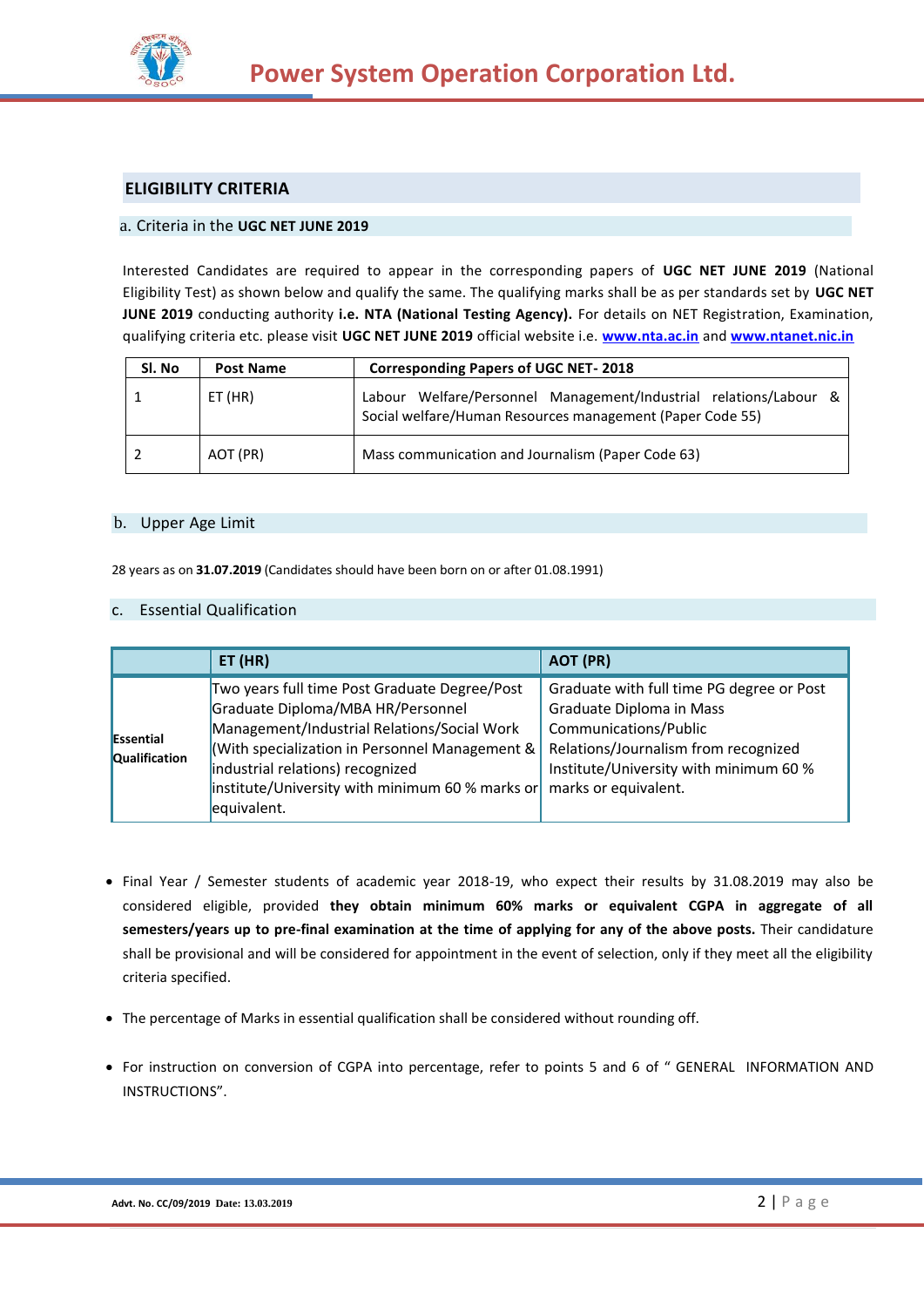

 Wherever specialization is mentioned, subjects in specialization required should have been part of the examination cleared and find mention in the final mark sheet / degree certificate or the specialization should be certified by the concerned University/ Institute attended / attending by the candidates. Similarly, in case when a candidate claims to have PG Degree/ PG Diploma/ MBA in an equivalent discipline, she/he shall necessarily have to submit mark sheets indicating subjects studied and certificate from the institute. Candidates must have majority of papers from Human Resource Management. POSOCO at its discretion shall decide the eligibility based on the courses studied/ opted by the candidates during their post-graduation study of the qualification.

# **RELAXATIONS AND CONCESSIONS**

- 1. Reservation/ relaxation/ concession to OBC (NCL)/ SC/ ST/ PwD/ Ex SM/ J&K Domiciled/ Victims of riots/ EWS shall be as per Government of India directives. **However, eligibility for UGC NET June 2019 is pre-requisite for applying to POSOCO for ALL candidates, irrespective of their categories.**
- 2. Persons suffering from not less than 40% of the relevant disability shall only be eligible for the benefit under PwD category. Persons claiming concessions/ relaxations/ reservation under PwD category are required to upload their Disability certificate in the format prescribed by Government of India.
- 3. **Relaxation in Marks in essential qualification for SC/ST/PwD candidates**: Qualifying Marks in essential qualification is relaxed to **50%**.
- 4. **Relaxation in Upper Age Limit**:
	- a. For OBC (NCL) candidates : 3 years (for posts reserved for the respective category)
	-
	- b. For SC/ST candidates : 5 years (for posts reserved for the respective category)
	-
	- c. For PwD candidates : 10 years over and above category relaxation
	- d. J&K Domicile / Ex- Servicemen/ : As per Govt. of India directives Victims of riots
- 5. **Relaxation / Concession for J&K Domiciled / Ex-Servicemen/ Victims of riots** will be subject to submission of relevant Age relaxation cum Domicile certificate /Discharge certificate etc. in the prescribed format issued by a competent authority at time of interview, if called for.
- 6. **Reservation and Relaxation for OBC (NCL)** will be subject to submission of latest OBC (NCL) certificate in the format prescribed by the Govt. of India for "Appointment to posts under Govt. of India" from a competent authority at the time of interview, if called for. OBC (NCL) candidates should also submit NCL declaration in the format prescribed by the Govt. of India. The name of caste, community of the candidate must appear in the Central List of OBCs available on National Commission for Backward Classes (NCBC) website- [www.ncbc.nic.in.](http://www.ncbc.nic.in/) **State list OBC Candidates who are not in OBC-NCL (Central List) must choose General.**
- 7. **Reservation/ Relaxation / Concession for SC & ST** will be subject to submission of relevant Caste Certificate in the prescribed format issued by a competent authority at time of interview, if called for**.**
- 8. **Reservation / Relaxation / Concession for Persons with Disability** is subject to submission of disability certificate in prescribed format issued by the Government Medical Board at the time of interview, if called for. Persons suffering from not less than 40% of the relevant disability shall only be eligible for the benefit for PwD.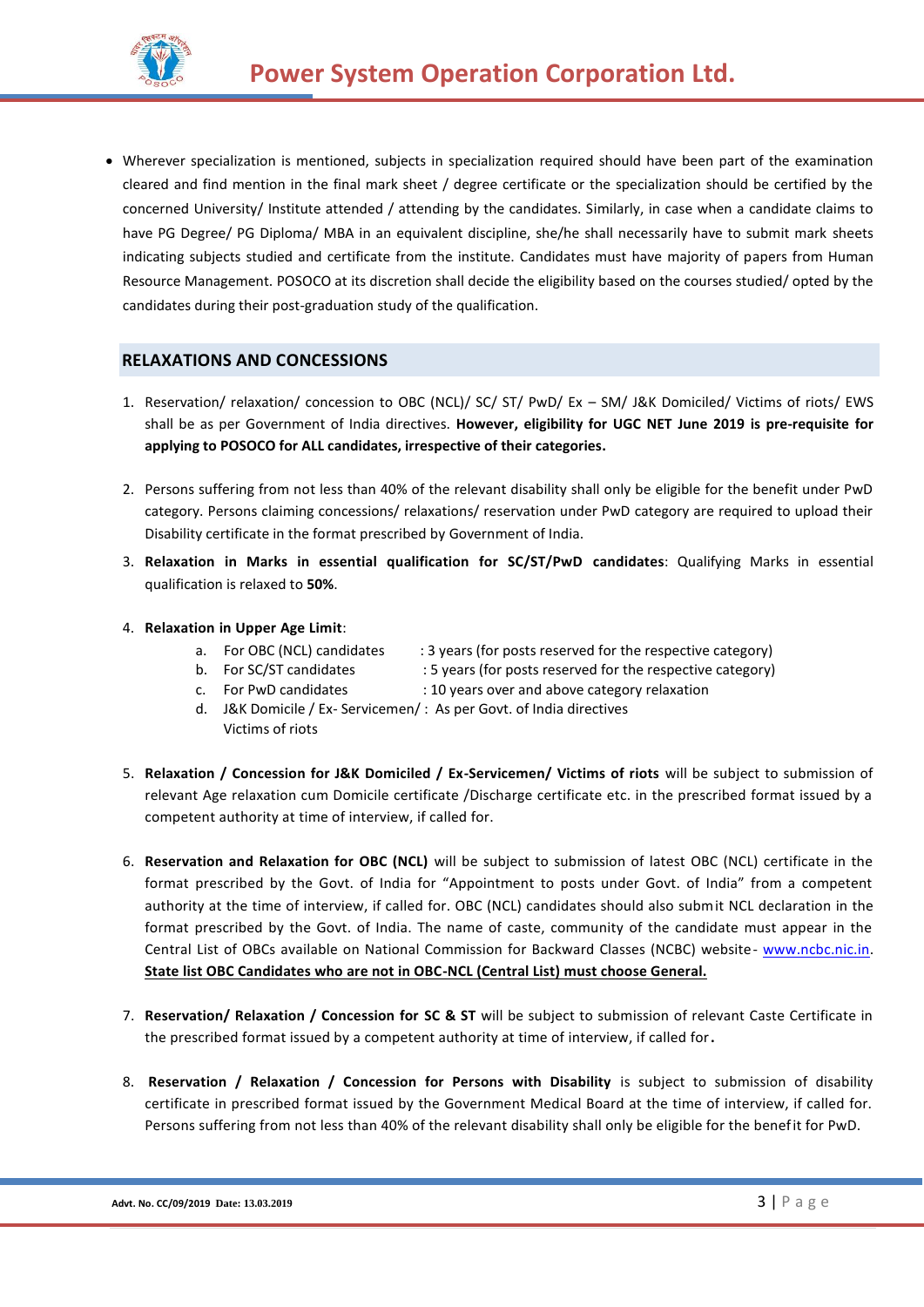

- 9. **Conditions for candidates belonging to Economically Weaker Sections** shall be notified separately. Such candidates are requested to apply for **UGC NET JUNE 2019** examination.
- 10. Candidates working in POSOCO are advised to refer to internal circular before filling up the application. Trainees working in POSOCO shall not be considered as Departmental Candidate.

## **SELECTION PROCESS**

The Selection Process consists of marks obtained (out of 100) in the following papers of **UGC NET JUNE 2019,** Group Discussion & Personal Interview.

| Sl. No | <b>Post Name</b> | <b>Corresponding Papers of UGC NET JUNE 2019</b>                                                                              |
|--------|------------------|-------------------------------------------------------------------------------------------------------------------------------|
|        | ET (HR)          | Labour Welfare/Personal Management/Industrial relations/Labour & Social<br>welfare/Human Resources management (Paper Code 55) |
|        | AOT (PR)         | Mass communication and Journalism (Paper Code 63)                                                                             |

Eligible candidates, who will appear **in the corresponding papers of UGC NET (National Eligibility Test) JUNE 2019** and qualify the same **(as per the standards set by UGC NET JUNE 2019 conducting authority),** shall only be eligible to be considered for the next stage of selection subject to meeting the eligibility criteria prescribed by POSOCO.

Qualifying criteria in **UGC NET JUNE 2019 for ET (HR) and AOT (PR)** in POSOCO shall be as per the standards set by **UGC NET JUNE 2019 conducting authority** i.e. NTA (National Testing Agency) **and Interested candidates are required to obtain minimum marks as prescribed by UGC NET JUNE 2019 conducting authority.**

Qualified candidates shall be short-listed category-wise for Group Discussion & Personal Interview based on their **total marks out of 100 (aggregate of paper 1 and paper 2) in UGC NET JUNE 2019,** in the above mentioned papers and as per the criteria decided by management.

Candidates shall obtain information about their status through their candidate login at the POSOCO Online Application System. *Shortlisted candidates shall be able to download their interview call letter and other relevant documents through the candidate login ONLY.* Candidates shortlisted for the Group Discussion and Interview shall be required to bring the documents as mentioned in their interview call letter.

Candidates must qualify in the Personal Interview in order to be considered for empanelment. The qualifying % in interview for different categories will be as decided. Group discussion will not have any Qualifying Marks.

#### **Weightage of Different Parameters**

For calculation of final score of a candidate for empanelment, the weightages of marks obtained in **UGC NET JUNE 2019**, Group Discussion and Interview shall be as indicated below:

| <b>UGC NET JUNE 2019</b> Marks (aggregate out of 100) | 85%  |
|-------------------------------------------------------|------|
| <b>Group Discussion</b>                               | 3%   |
| Personal Interview                                    | 12%  |
| Total                                                 | 100% |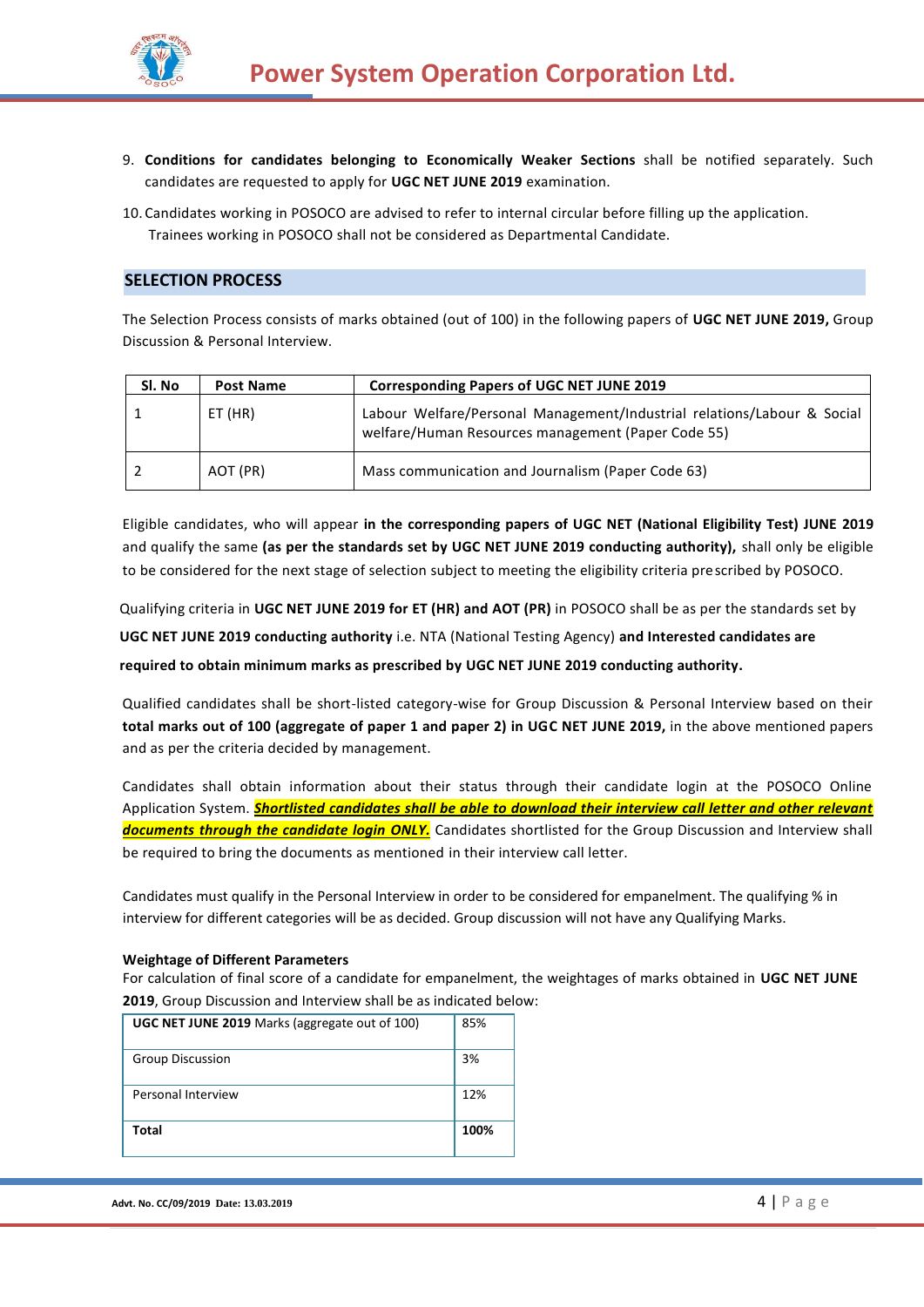

#### **Empanelment of Candidates**

Candidates who qualify in the Personal Interview will only be adjudged suitable for empanelment. Therefore it is again reiterated that candidates will have to qualify in **UGC NET JUNE 2019** i.e. obtain minimum prescribed marks and qualify in Personal Interview separately in order to be considered eligible for empanelment.

**Please note that only UGC NET JUNE 2019 (scheduled to be conducted from 20th to 28th June 2019) score is valid for this recruitment process. NET score of 2018 or prior is not valid.**

The offer of appointment shall be issued to the suitable candidates in the order of category wise merit and based on the requirement.

Selected candidates shall be notified through their login in online application system **ONLY.**

Appointment of selected candidates will be subject to their being found medically fit in the Pre-Employment Medical Examination to be conducted as per [POSOCO Norms and Standards of Medical Fitness.](http://www.powergridindia.com/_layouts/PowerGrid/User/ContentPage.aspx?PId=202&LangID=English)

## **HEALTH**

Applicants should have sound health. No relaxation in POSOCO Medical Norms is allowed. For details of standards on medical fitness, please visit career section of our website: **[www.posoco.in](http://www.posoco.in/)**

### **COMPENSATION PACKAGE**

**For Executive Trainee (HR) :** Selected candidates for will be placed in the pay scale of ₹ 60000-180000 and other allowances and benefits as applicable, during the one-year training period The Corporation offers a very attractive pay package which is one of the best in the Industry.

**For Assistant Officer Trainee (PR). :** Selected candidates **will be paid consolidated stipend of Rs. 24500/- (Due for revision) per month** during one year training. After regularisation, they will be placed in the pay scale of ₹ 50000- 160000 and other allowances and benefits as applicable.

On regularization, compensation package for all above posts will also include Performance Related Pay, Company Leased Accommodation / Company Quarters or HRA, Reimbursement of monthly conveyance expenditure, mobile facility, Group Insurance, Personal Accident Insurance, PF, Gratuity, Pension & Leave encashment etc.

The Corporation also offers excellent facilities like Short and Long term Loans & Advances including House Building Advance, Medical facilities for self and dependents etc. in accordance with the policies of the Corporation revised from time to time.

## **SERVICE AGREEMENT BOND**

The selected candidates will be required to execute a service agreement bond to successfully complete the prescribed training period and thereafter serve the organization for at least three years. The amount of the bond is INR 1,00,000/ for General/OBC (NCL) candidates and INR 50,000/- for SC/ST/PwD candidates.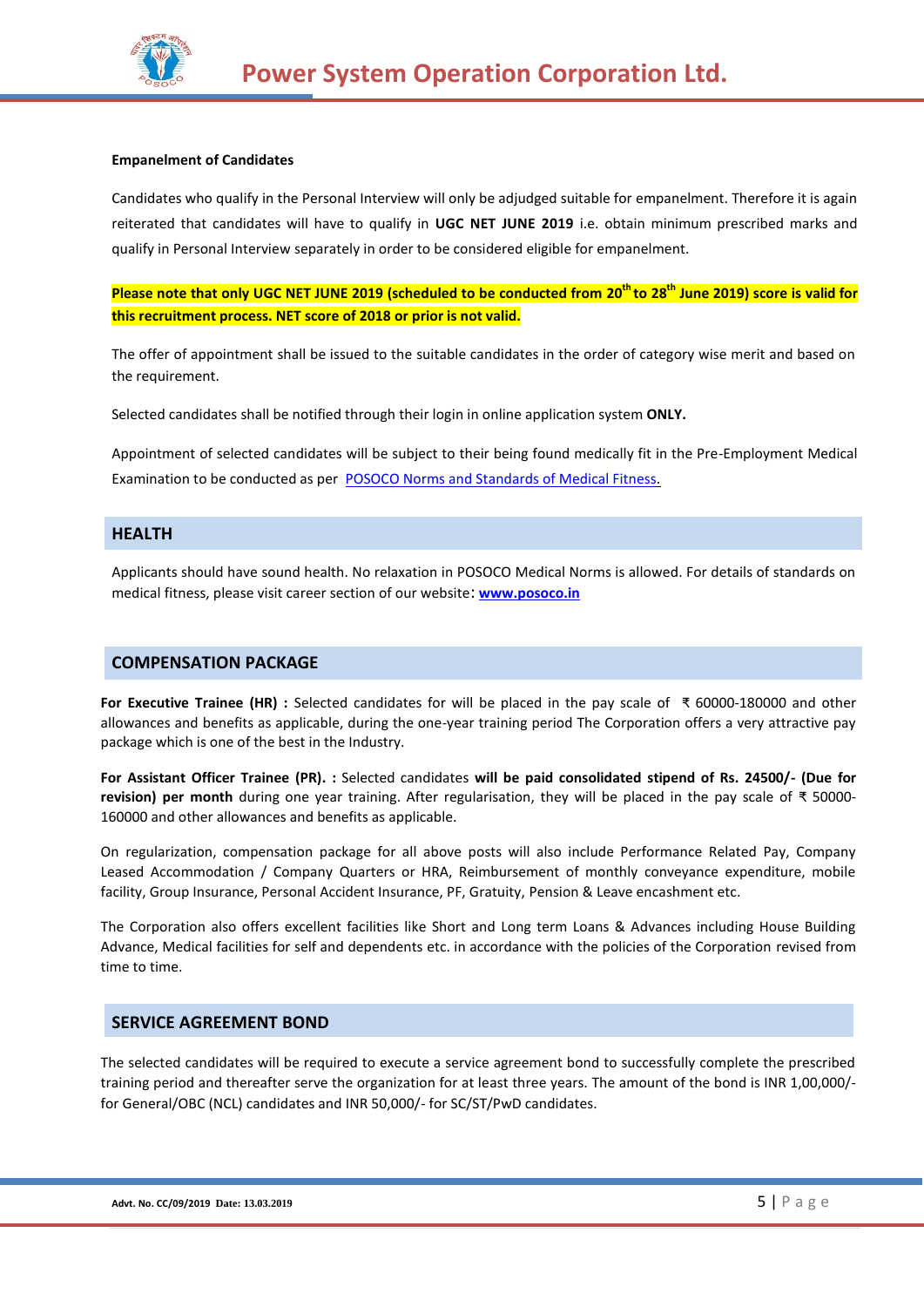

# **IMPORTANT INSTRUCTIONS FOR REGISTRATION/APPLICATION**

- 1. Candidates have to retain print out of **UGC NET JUNE 2019** Application form, Attendance slip and Admit Card. These documents will have the UGC-NET Roll No. and application number of the candidate.
- **2. Application window for POSOCO shall be opened after the declaration of results of UGC NET JUNE 2019 examination, however, notice for number of vacancies shall be issued before the start of UGC NET JUNE 2019 examination i.e. 20th June, 2019.**
- 3. Candidates have to register themselves online at POSOCO website, which will be made available at CAREER>Openings (recruitment) section of **[www.posoco.in](http://www.posoco.in/)**
- 4. **UGC-NET Roll No. and Application No. as** appearing on the **UGC NET JUNE 2019** admit card needs to be entered carefully in the online application form. No other number should be entered as UGC- NET Roll No. / UGC NET Application Number while applying to POSOCO. Please note that once your application is submitted, no request regarding change in **UGC NET JUNE 2019** Roll Number, Application Number, Name etc. shall be entertained.
- 5. Enter your name and other details exactly as entered in your **UGC NET JUNE 2019** Admit Card.
- 6. Fill up other details in the application very carefully. *Please take care while filling out the email/ alternative email fields since all important communication shall be through emails ONLY.*
- 7. Candidates are required to upload their colour passport size photograph, signature and other relevant documents as per instructions given on the online application form. The photograph should be the same as used for **UGC NET JUNE 2019** Application. Read the instructions on online application form carefully before filling up the application.
- 8. Upon completion, the candidate should submit the online application by clicking the Submit button at the bottom of the page. If the same is accepted, the system will generate a unique **POSOCO Registration Number** which shall appear on the generated application form/ Resume.
- 9. Candidates should be careful while filling up the application form. In case of multiple applications, POSOCO reserves the right to consider only the last registered application.
- 10. Candidate should take a print out of the completed application, and keep with her/ him safely for future reference. **No hard copy of application is required to be sent to any address by post.**
- 11. Candidates are not required to send any hard copy of application to POSOCO. *In-complete applications / applications without application fees (if applicable) will not be considered.*
- 12. Candidates will be required to retain their **UGC NET JUNE 2019 Application form, Admit card/Hall Ticket for verification at the time of GD/ Interview / Joining in POSOCO.**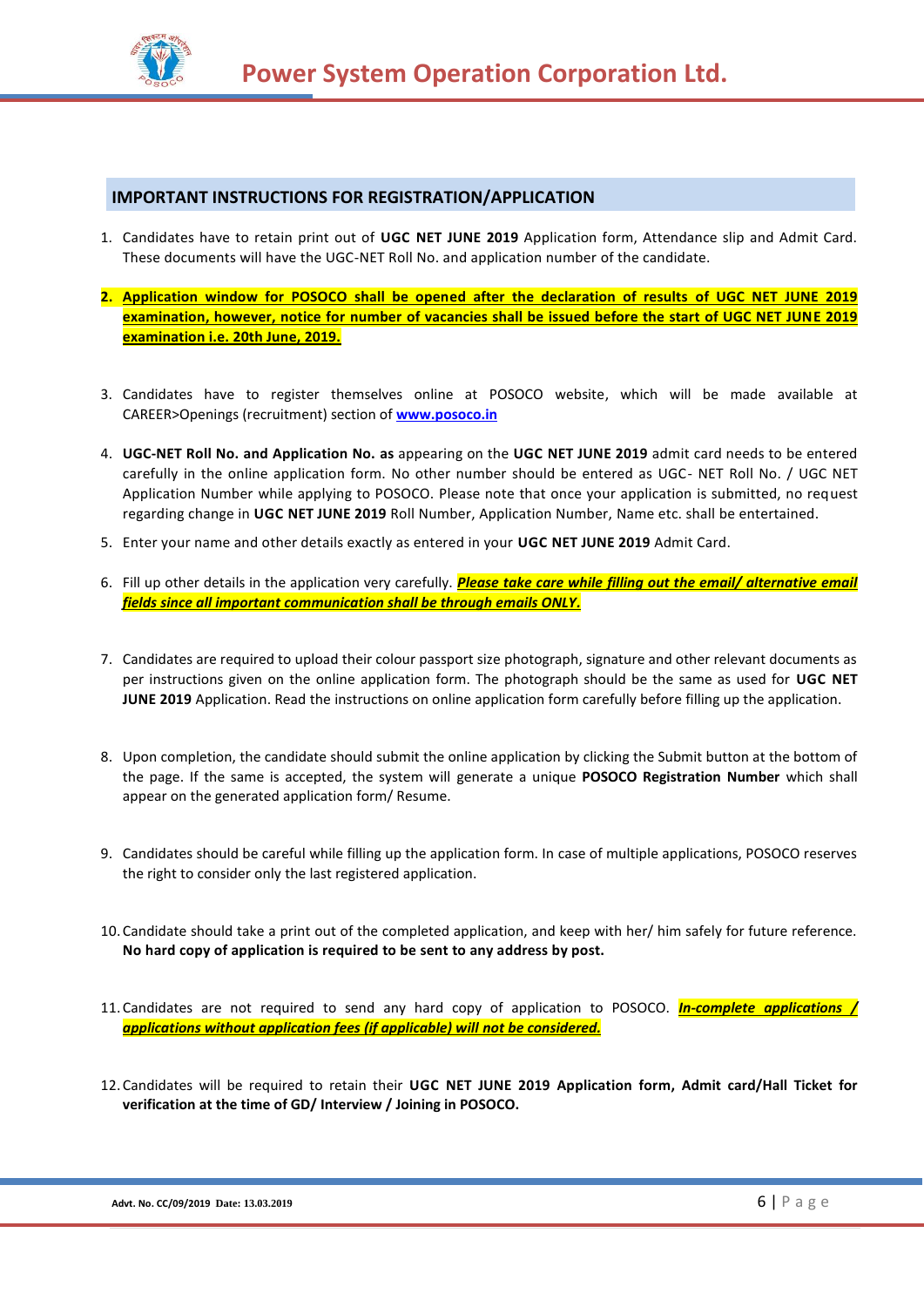

- 13. Candidates shall be required to bring a valid photo ID to the interview. Photocopies of the original identification document shall not be acceptable. Candidates will not be permitted to appear for the **group discussion and interview if original and valid photo identification** is not presented along with the **UGC NET JUNE 2019** application form, admit card and score card.
- 14. As per the notification issued for **UGC NET JUNE 2019**, the maximum permissible age prescribed is 30 years as on 01.06.2019 for Junior Research Fellowship (JRF), while there is no upper age limit for Assistant Professor. In **POSOCO,** the maximum age is 28 years (for Un-Reserved vacancy) as on 31.07.2019. Candidates should apply accordingly.
- 15. Candidates are required to login to their candidate login section and then deposit **non-refundable application fees of Rs. 500/-** (If applicable) through online mode only. *Application process will be treated as complete only on submission of application fees (If applicable). In-complete applications / applications without application fees (if applicable) will be rejected.*
- **16. Payment of Application fee (Non-refundable Rs. 500/-)**

**Online Method (Through SBICollect) -** after successful completion of registration candidates shall receive an email with details of their Login ID, Password and other information. Candidates are required to login to career page through candidate login link available in "Opportunities (recruitment)" section of our website. For paying the fees through ONLINE MODE, a button shall be available on the login home page which will guide the candidate to SBI Collect for the payment of requisite fee. Online payment can be made through Credit Card/ Debit Card/ Net Banking*. Payment once done cannot be refunded. Candidates are advised not to wait till last date for submission of application or payment of fees.*

#### **GENERAL INFORMATION AND INSTRUCTIONS**

- 1. Only Indian Nationals of age 18 years or above are eligible to apply for POSOCO.
- 2. Before applying, the candidate should ensure that she / he fulfils the eligibility criteria and other norms mentioned in this advertisement.
- 3. Essential qualification should be recognized in India and from a recognized Institution or University. In case of qualification acquired from foreign Institute/University, the same may be treated at Par with qualification offered by Indian Institutes/Universities provided the candidates are able to provide equivalency certificate for such qualification from Association of India University (AIU).
- 4. Date of issuance of final mark sheet shall be taken as the date of acquiring qualification.
- 5. Percentage of marks must be indicated in the application form as per norms adopted by University / Institute. Wherever CGPA/OGPA/DGPA or Letter Grade in a degree / diploma is awarded, its equivalent percentage of marks must be indicated in the application form as per norms adopted by University / Institute.
- 6. Percentage of marks obtained by the candidate in the Essential Qualification shall be calculated based on the practice followed by the university/institution from where the candidate has obtained the degree. In case the candidates are awarded grades/CGPA instead of marks, the conversion of grades/CGPA to percentage of marks shall be based on the procedure certified by the university/ institution from where they have obtained the bachelor's degree. In case the university/ institution does not have any scheme for converting CGPA into equivalent marks, the equivalence would be established by dividing the candidate's CGPA by the maximum possible CGPA and multiplying the result with 100.